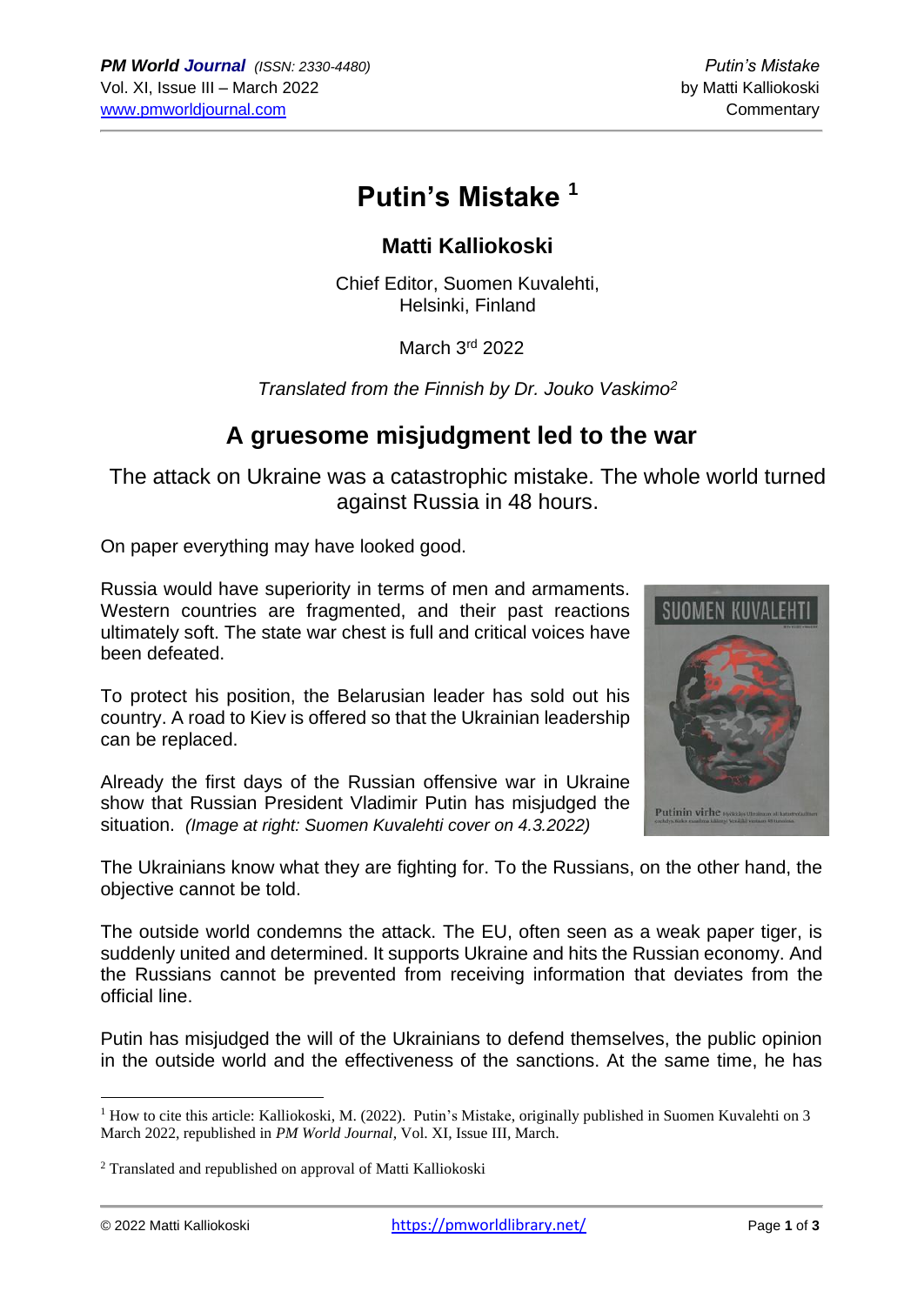revealed his true ambitions. For some reason, the ruler of the Kremlin has imagined that the return of the Soviet Union would make him a permanent hero.

However, discovering the estimates incorrect would not guarantee that fighting would end or peace would return. As bridges have already been burned, hostilities may become yet more brutal.

**Finns** are following the situation closely for many reasons. Also, the similarities to the beginning of the Winter War are confusingly great.

Finland is a neighbor to Russia, from the Russian point of view perhaps the best of its neighbors. Now the administration of the eastern neighbor has shown that it ignores international law and is ready for an offensive war against an independent state. The range of means includes even intimidation with nuclear weapons.

How can Finns act in this situation?

Delivering aid to Ukraine is one way, offering refuge to war fugitives is another.

It is also important to put pressure on Russia as part of the EU. The fastest way to end the spiral of destruction is in Moscow, as long as there are enough people there to realize where the current road is leading. Economic sanctions are the most peaceful way to make an impact.

Sanctions and countersanctions affect also Finns. Therefore, it is important to ensure that the damage is repaired together and that the burden is shared fairly.

The situation is unpredictable, so Finns must also take care of the functioning and unity of their own society.

**The time** in history when Finns had to fear epidemics, war and famine is not very far away.

Now with two years of pandemic, and a war near us, rising food prices are starting to push the poor of the world off the table. Additional threats are posed by the energy crisis and cyber-attacks.

Understandably, support for NATO membership has increased. The political leadership of Finland bears a great responsibility when assessing how it is possible and wise to act in the midst of a crisis. Cool judgment and unanimity between parties is needed. Co-operation between the other Nordic countries must also work particularly well.

*See the original Suomen Kuvalehti editorial on the following page.*